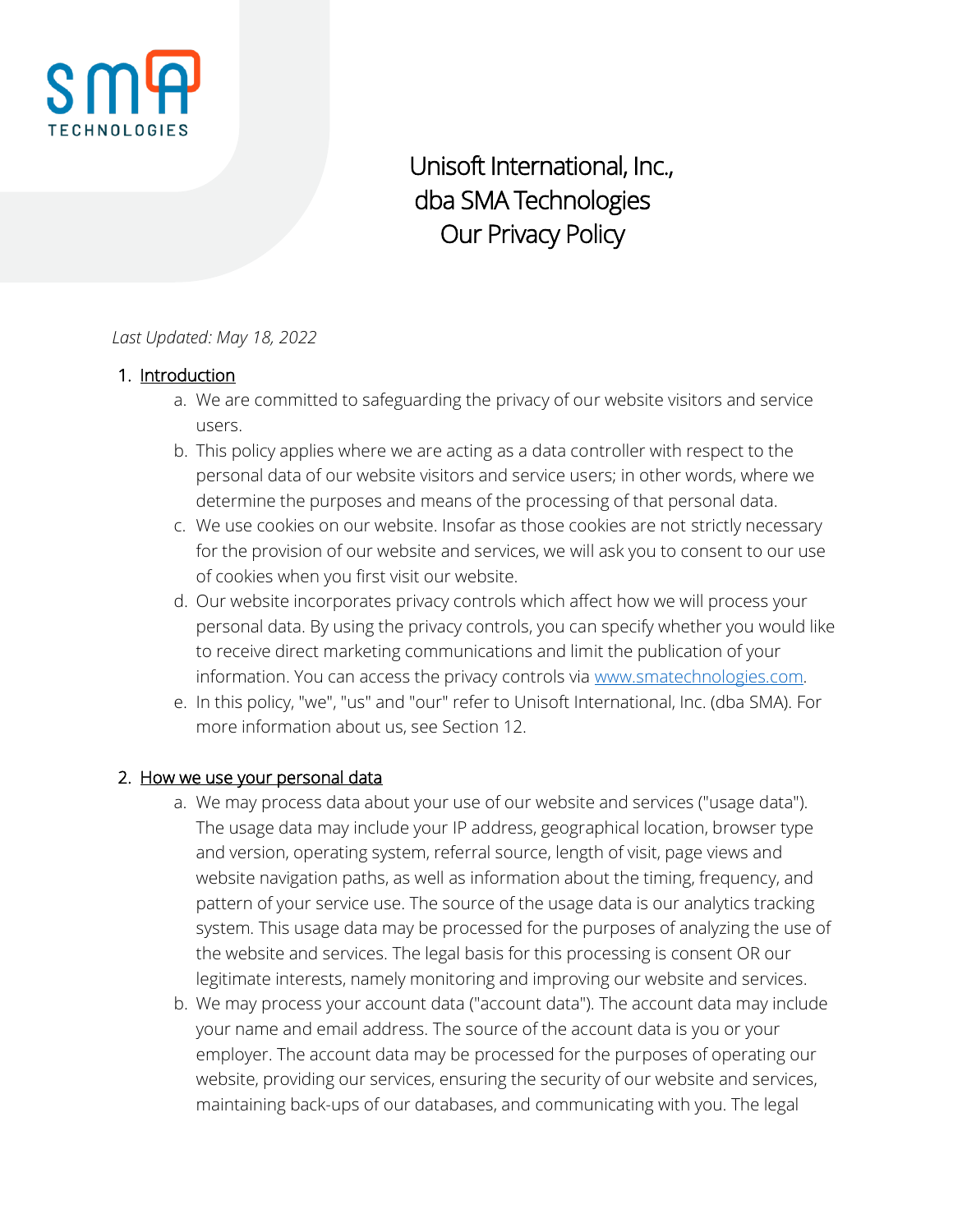basis for this processing is consent OR our legitimate interests, namely the proper administration of our website and business OR the performance of a contract between you and us and/or taking steps, at your request, to enter into such a contract.

- c. We may process your information included in your personal profile on our website ("profile data"). The profile data may include your name, address, telephone number, email address, profile pictures, company name, industry, and employment details. The profile data may be processed for the purposes of enabling and monitoring your use of our website and services. The legal basis for this processing is consent OR our legitimate interests, namely the proper administration of our website and business, online employment applications, OR the performance of a contract between you and us and/or taking steps, at your request, to enter into such a contract.
- d. We may process your personal data that are provided in the course of the use of our services ("service data"). The source of the service data is you or your employer. The service data may be processed for the purposes of operating our website, providing our services, ensuring the security of our website and services, maintaining back-ups of our databases, and communicating with you. The legal basis for this processing is consent OR our legitimate interests, namely the proper administration of our website and business OR the performance of a contract between you and us and/or taking steps, at your request, to enter into such a contract.
- e. We may process information that you post for publication on our website or through our services ("publication data"). The publication data may be processed for the purposes of enabling such publication and administering our website and services. The legal basis for this processing is consent OR our legitimate interests, namely the proper administration of our website and business OR the performance of a contract between you and us and/or taking steps, at your request, to enter into such a contract.
- f. We may process information contained in any inquiry you submit to us regarding goods and/or services ("inquiry data"). The inquiry data may be processed for the purposes of offering, marketing, and selling relevant goods and/or services to you. The legal basis for this processing is consent.
- g. We may process information relating to our customer relationships, including customer contact information ("customer relationship data"). The customer relationship data may include your name, your employer, your job title or role, your contact details, and information contained in communications between us and you or your employer. The source of the customer relationship data is you or your employer. The customer relationship data may be processed for the purposes of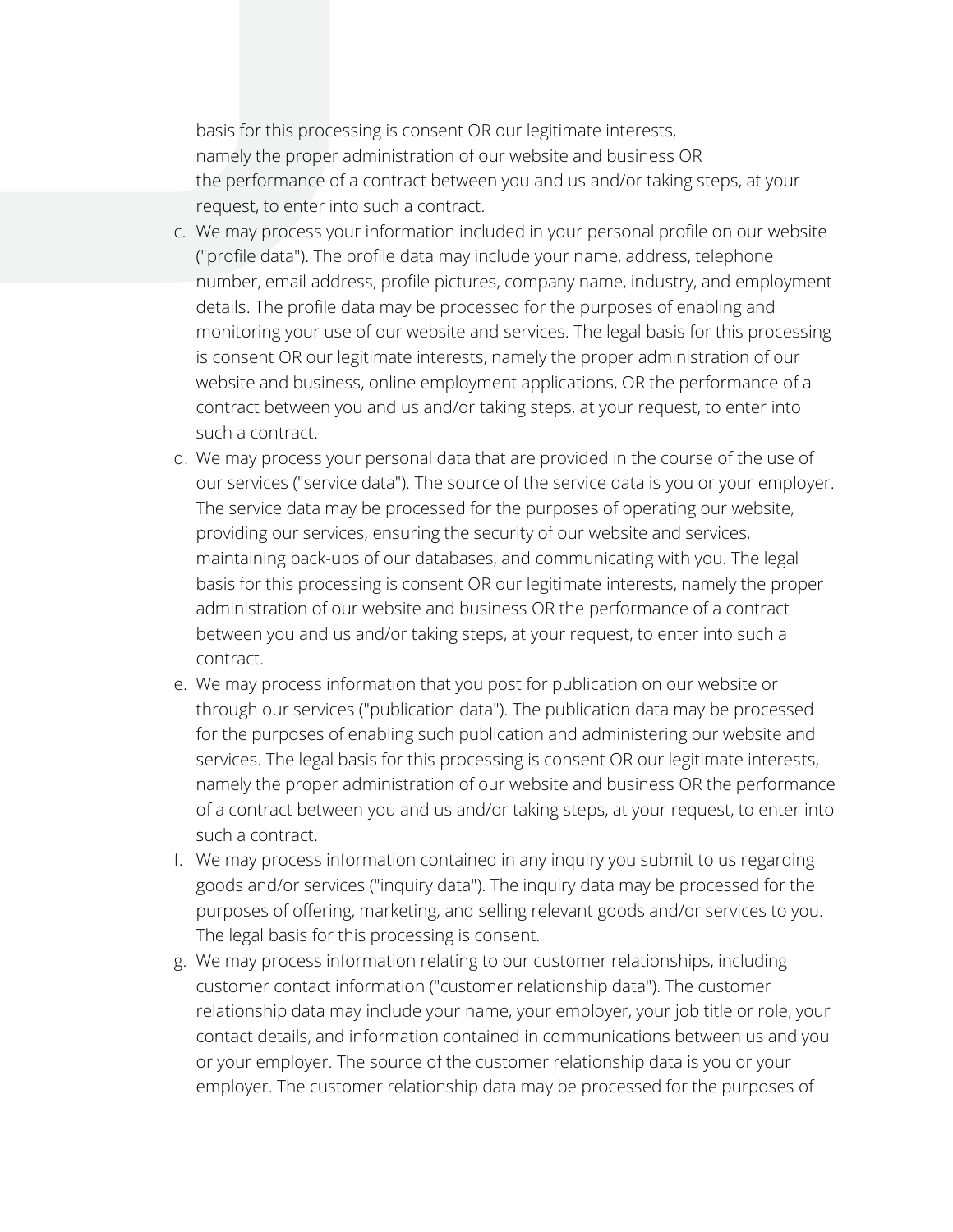managing our relationships with customers, communicating with customers, keeping records of those communications, and promoting our products and services to customers. The legal basis for this processing is consent OR our legitimate interests, namely the proper management of our customer relationships.

- h. We may process information relating to transactions, including purchases of goods and services, that you enter into with us and/or through our website ("transaction data"). The transaction data may include your contact details, your card details, and the transaction details. The transaction data may be processed for the purpose of supplying the purchased goods and services and keeping proper records of those transactions. The legal basis for this processing is the performance of a contract between you and us and/or taking steps, at your request, to enter into such a contract and our legitimate interests, namely the proper administration of our website and business.
- i. We may process information that you provide to us for the purpose of subscribing to our email notifications and/or newsletters ("notification data"). The notification data may be processed for the purposes of sending you the relevant notifications and/or newsletters. The legal basis for this processing is consent OR the performance of a contract between you and us and/or taking steps, at your request, to enter into such a contract.
- j. We may process information contained in or relating to any communication that you send to us ("correspondence data"). The correspondence data may include the communication content and metadata associated with the communication. Our website will generate the metadata associated with communications made using the website contact forms. The correspondence data may be processed for the purposes of communicating with you and record-keeping. The legal basis for this processing is our legitimate interests, namely the proper administration of our website and business and communications with users.
- k. We may process any of your personal data identified in this policy where necessary for the establishment, exercise, or defense of legal claims, whether in court proceedings or in an administrative or out-of-court procedure. The legal basis for this processing is our legitimate interests, namely the protection and assertion of our legal rights, your legal rights, and the legal rights of others.
- l. We may process any of your personal data identified in this policy where necessary for the purposes of obtaining or maintaining insurance coverage, managing risks, or obtaining professional advice. The legal basis for this processing is our legitimate interests, namely the proper protection of our business against risks.
- m. In addition to the specific purposes for which we may process your personal data set out in this Section 2, we may also process any of your personal data where such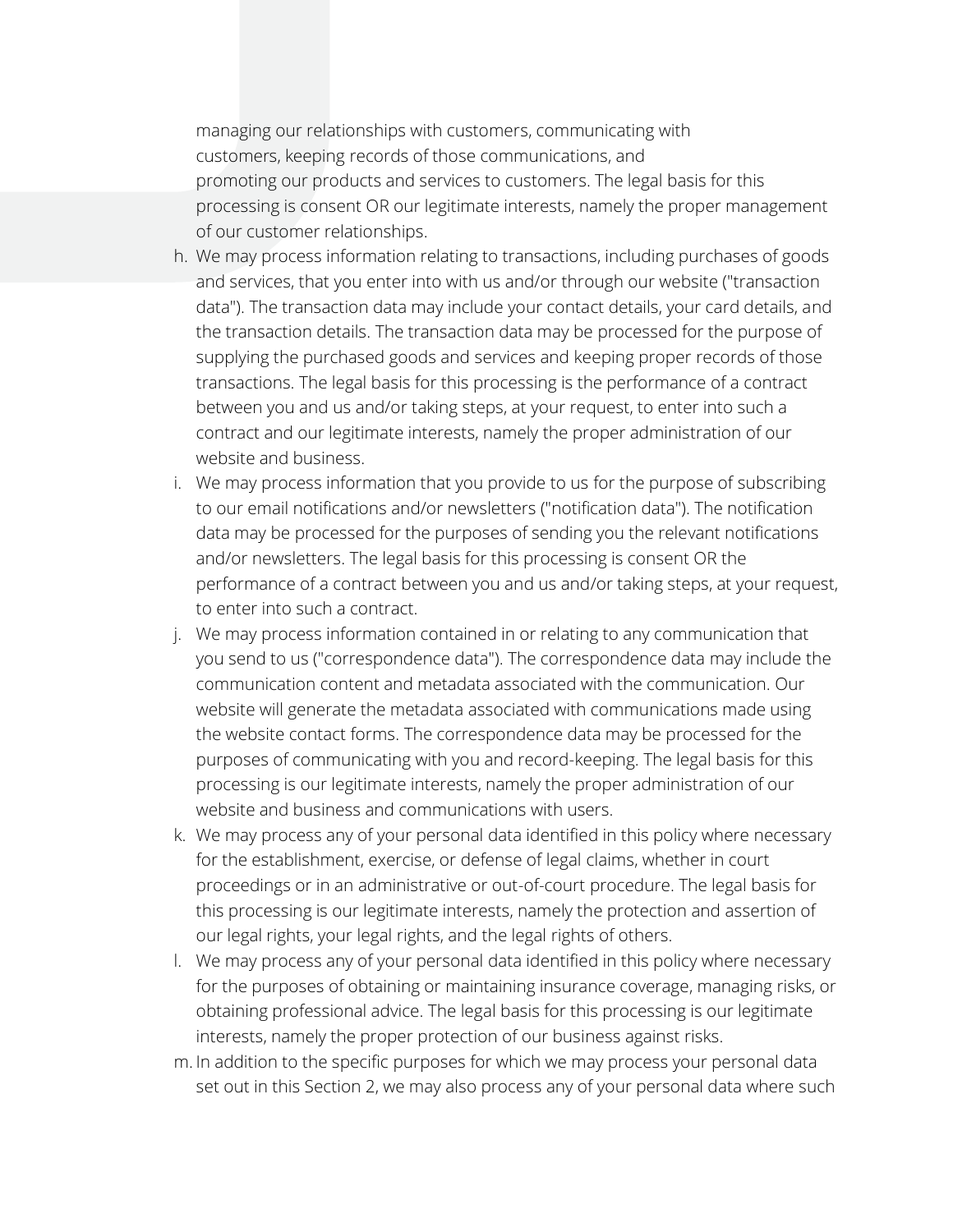processing is necessary for compliance with a legal obligation to which we are subject, or in order to protect your vital interests or the vital interests of another natural person.

n. Please do not supply any other person's personal data to us unless we prompt you to do so.

| Category                                                                                                                  | Type of Identifiers We Collect                                                                                                                                                  | Collected  |
|---------------------------------------------------------------------------------------------------------------------------|---------------------------------------------------------------------------------------------------------------------------------------------------------------------------------|------------|
| Identifiers.                                                                                                              | A name, postal address, telephone<br>number, unique personal identifier, online<br>identifier, Internet Protocol address,<br>personal email address, business email<br>address. | <b>YES</b> |
| Personal information categories<br>listed in the California Customer<br>Records statute (Cal. Civ. Code §<br>1798.80(e)). | A name, postal address, telephone<br>number, employment, employment<br>history.                                                                                                 | <b>YES</b> |
| Protected classification<br>characteristics under California or gender expression).<br>federal law.                       | Age, sex (including gender, gender identity, YES                                                                                                                                |            |
| Commercial information.                                                                                                   | Records of products or services<br>purchased, obtained, or considered, or<br>other purchasing or consuming histories<br>or tendencies.                                          | <b>YES</b> |
| Internet or other similar network<br>activity.                                                                            | Browsing history, search history,<br>information on a consumer's interaction<br>with a website, application, or<br>advertisement, meta data used for<br>matching.               | <b>YES</b> |
| Geolocation Data                                                                                                          | Physical location or movements.                                                                                                                                                 | <b>YES</b> |
| Professional or employment-<br>related information.                                                                       | Current or past job history or performance YES<br>evaluations.                                                                                                                  |            |
| Inferences drawn from other<br>personal information.                                                                      | Profile reflecting a person's preferences,<br>characteristics, psychological trends,                                                                                            | <b>YES</b> |

# 3. Information Collected Related to California Residents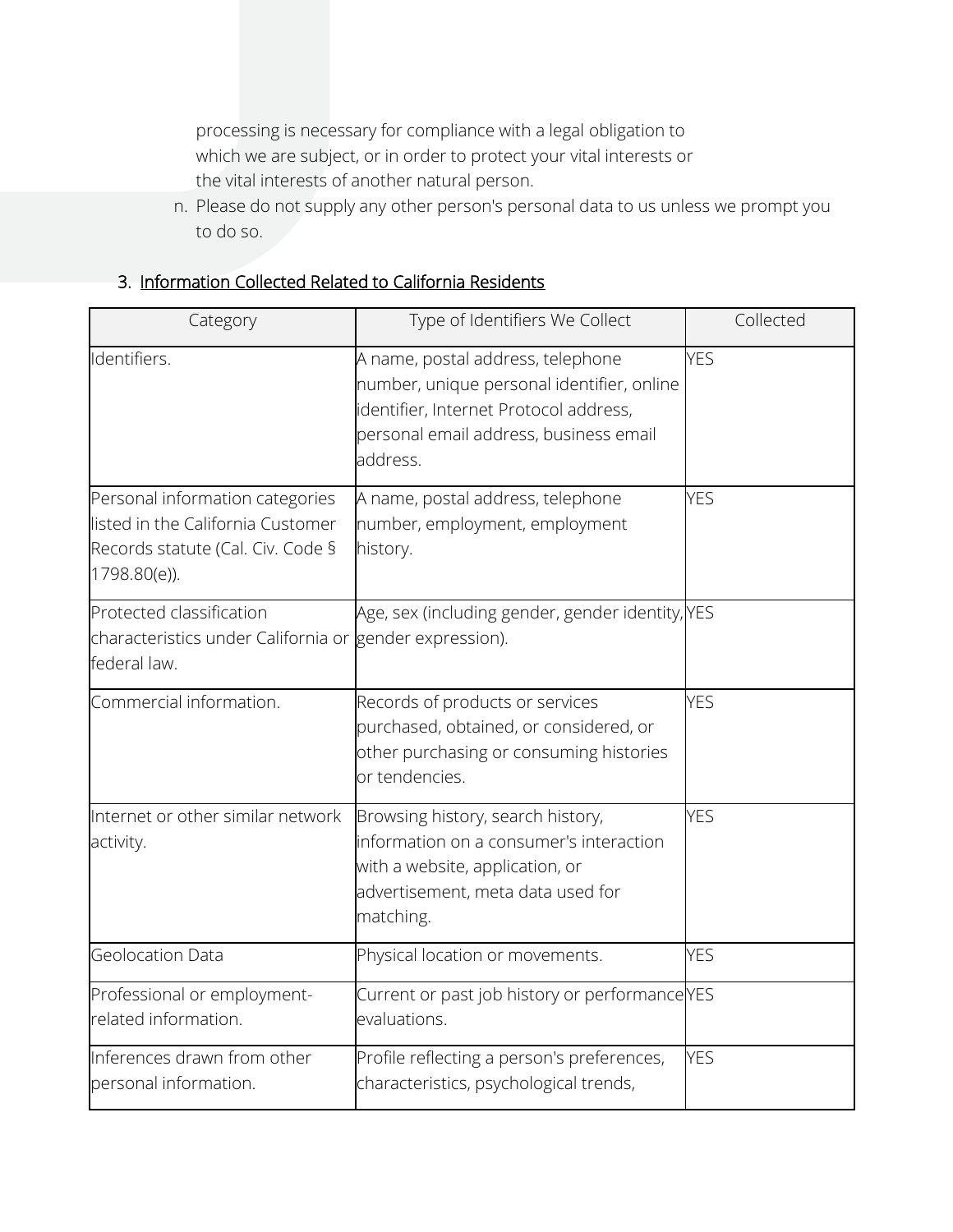| predispositions, behavior, attitudes,   |  |
|-----------------------------------------|--|
| intelligence, abilities, and aptitudes. |  |

- a. We obtain the categories of Personal Information listed above from the following categories of sources:
- 1. Directly from users or their agents
	- 2. Indirectly from our customers or their agents. For example, through information we collect from our clients in the course of providing Services to them
	- 3. Directly and indirectly from activity on our website (www.smatechnologies.com). For example, from website usage details that are collected automatically. In addition, like many companies, we use "cookies" which are small text files a website can use to recognize repeat users, facilitate the user's ongoing access to and use of the site and to track usage behavior of, for example, the webpages you visit
	- 4. From third parties that assist us in providing certain transactions and services, even though it appears that you may not have left our Site
- b. In the preceding twelve (12) months, we have disclosed the following categories of Personal Information for one or more business purposes:
	- 1. Identifiers
	- 2. California Customer Records Personal Information categories
	- 3. Protected classification characteristics under California or federal law
	- 4. Commercial information
	- 5. Internet or other network activity information
	- 6. Professional or employment-related information
	- 7. Geolocation Data
	- 8. Inferences drawn from other personal information
- c. We disclose your Personal Information for a business purpose to the following categories of third parties:
- 1. Our affiliates
	- 2. Strategic business partners who provide goods, services and offers that enhance your experience at our properties, or that we believe will be of interest to you
	- 3. Third parties to whom you or your agents authorize us to disclose your Personal Information in connection with the Services we provide to you
	- 4. Service providers and other third parties we use to support our business, including without limitation those performing core services (such as reservations, billing, credit card processing, customer support services,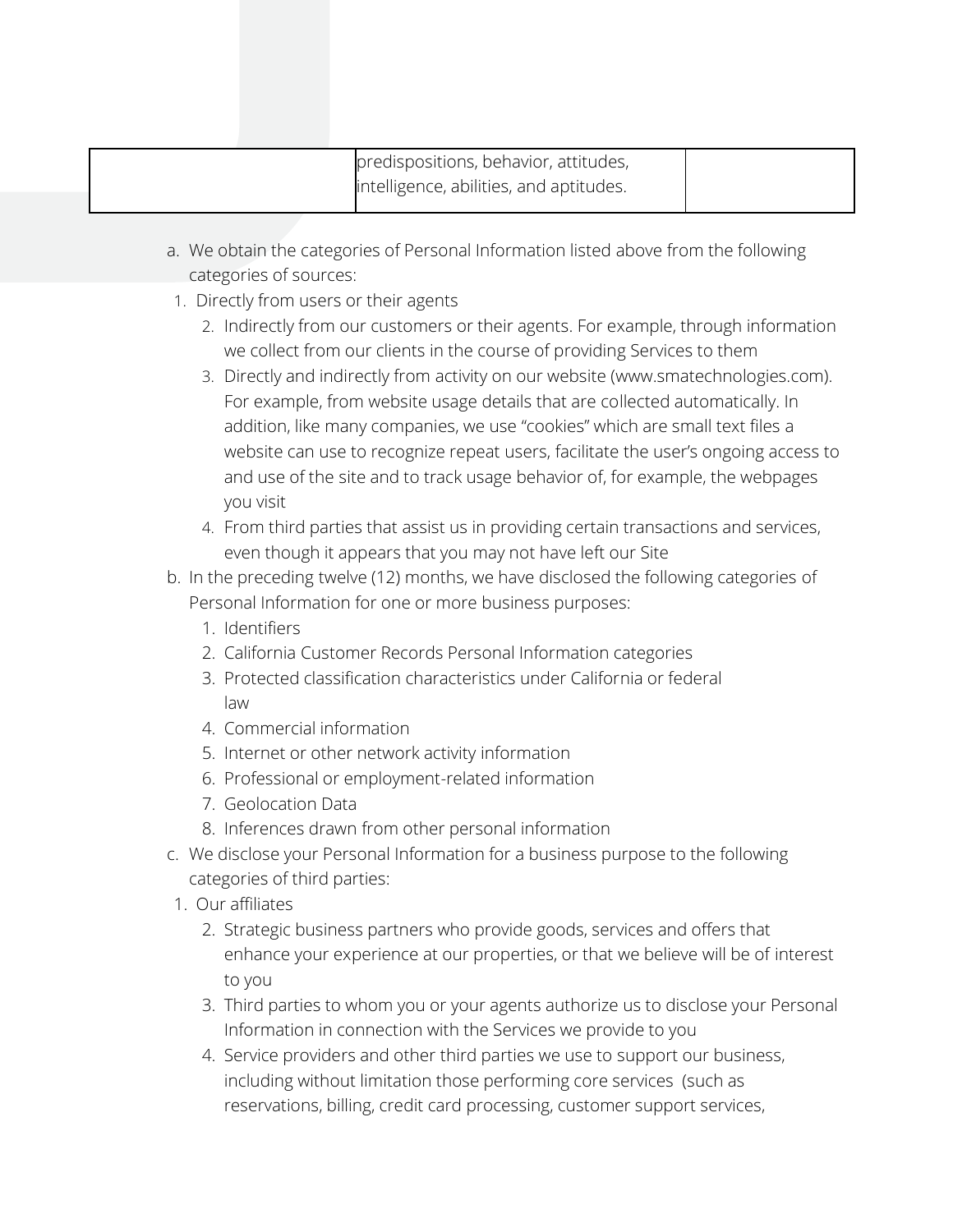customer relationship management, property management, accounting, auditing, processing insurance claims,

- administering sweepstakes, surveys, advertising and marketing, analytics, email and mailing services, data storage, and security) related to the operation of our business and/or the Services, the operation of our properties and properties operated under our family of trademarks, the fulfillment of your orders, and making certain functionalities available to our users
- 5. Commercial providers
- 6. Enterprise accounts, such as your employer.

# 4. Providing your personal data to others

- a. We may disclose your personal data to any member of our group of companies (this means our subsidiaries, our ultimate holding company and all its subsidiaries) insofar as reasonably necessary for the purposes, and on the legal bases, set out in this policy.
- b. We may disclose your personal data to our insurers and/or professional advisers insofar as reasonably necessary for the purposes of obtaining or maintaining insurance coverage, managing risks, obtaining professional advice, or the establishment, exercise, or defense of legal claims, whether in court proceedings or in an administrative or outof-court procedure.
- c. We may disclose personal data to our suppliers or subcontractors insofar as reasonably necessary.
- d. Financial transactions relating to our website and services are OR may be handled by our payment services providers. We will share transaction data with our payment services providers only to the extent necessary for the purposes of processing your payments, refunding such payments, and dealing with complaints and queries relating to such payments and refunds.
- e. We may disclose your inquiry data to one or more of those selected third-party suppliers of goods and services for the purpose of enabling them to contact you so that they can offer, market and sell to you relevant goods and/or services. Each such third party will act as a data controller in relation to the inquiry data that we supply to it; and upon contacting you, each such third party will supply to you a copy of its own privacy policy, which will govern that third party's use of your personal data.
- f. In addition to the specific disclosures of personal data set out in this Section 4, we may disclose your personal data where such disclosure is necessary for compliance with a legal obligation to which we are subject, or in order to protect your vital interests or the vital interests of another natural person. We may also disclose your personal data where such disclosure is necessary for the establishment, exercise, or defense of legal claims, whether in court proceedings or in an administrative or out-of-court procedure.
- g. In the preceding twelve (12) months, we have not sold any Personal Information.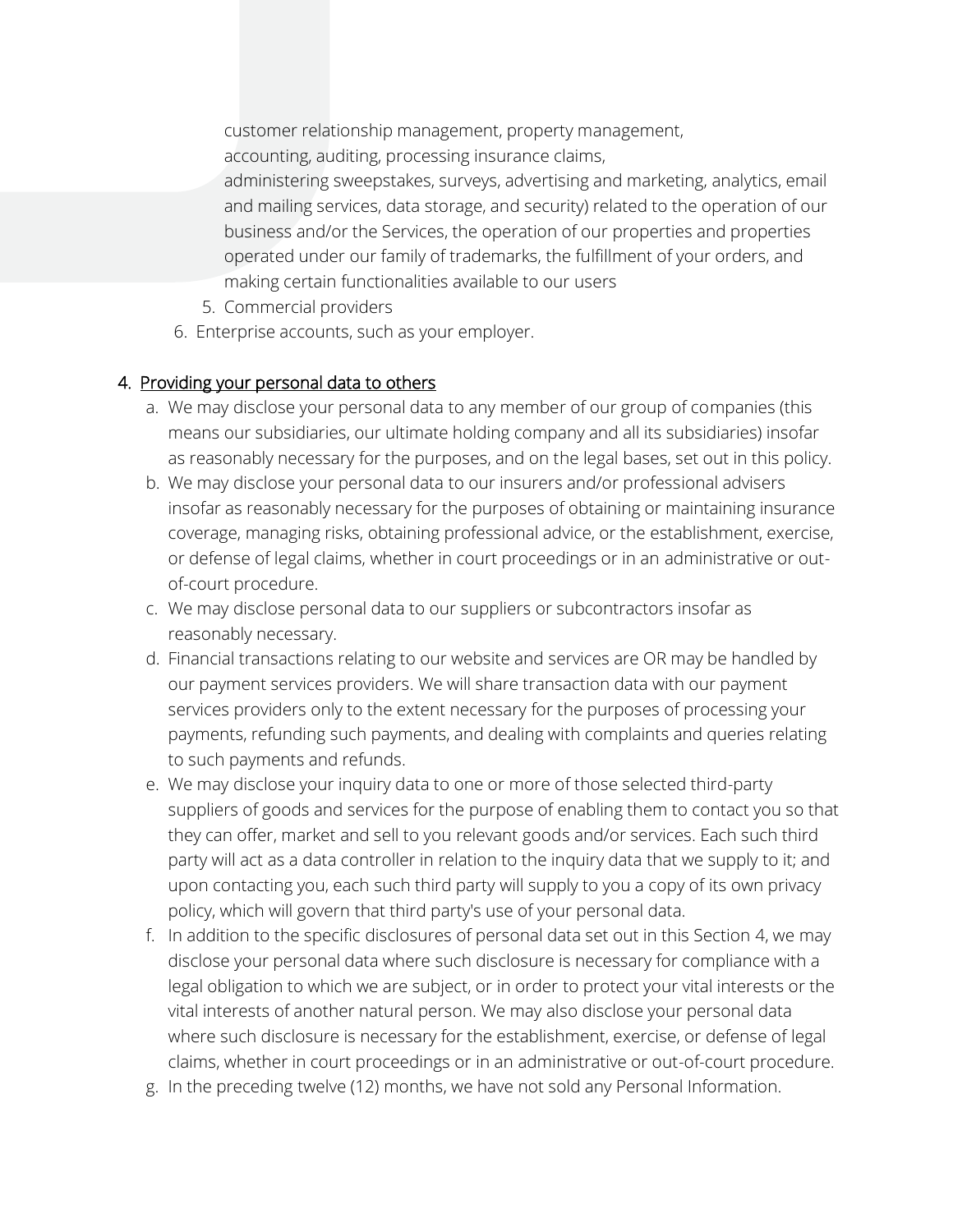## 5. International transfers of your personal data

a. We have centralized some of our data processing activities in accordance with applicable laws, and as a result, we may, directly or indirectly through our organization and affiliates, and through third-party entities around the world, process, store, and transfer the information you provide, including your Personal Information, as described in this Privacy Policy. Specifically, the information and Personal Information that we collect may be transferred to, and stored at, a location outside of your jurisdiction. The jurisdiction where your Personal Information will be processed may or may not have laws that seek to preserve the privacy of Personal Information. Your Personal Information may also be processed by staff operating outside of your jurisdiction who work for us or for one of the organizations outlined in this Privacy Policy in connection with the activities outlined in this Privacy Policy. By submitting your Personal Information using the Sites, you agree to this transfer, storing or processing. We will take all steps necessary to ensure that your Personal Information is treated securely and in accordance with this Privacy Policy. We have put in place commercially reasonable technical and organizational procedures to safeguard the information and Personal Information we collect on the Sites.

## 6. Retaining and deleting personal data

- a. This Section 6 sets out our data retention policies and procedure, which are designed to help ensure that we comply with our legal obligations in relation to the retention and deletion of personal data.
- b. Personal data that we process for any purpose or purposes shall not be kept for longer than is reasonably necessary for that purpose or those purposes to carry out legitimate business interests, as well as on the basis of applicable legal requirements (such as applicable statutes of limitation).
- c. Notwithstanding the other provisions of this Section 6, we may retain your personal data where such retention is necessary for compliance with a legal obligation to which we are subject, or in order to protect your vital interests or the vital interests of another natural person.
- d. After expiry of the applicable retention periods, your Personal Information will be deleted. If there is any data that we are unable, for technical reasons, to delete entirely from our systems, such SMA's IT backup data which will be deleted over a course of time, we will put in place appropriate measures to prevent any further use of such data.

# 7. Amendments

a. We may update this policy from time to time by publishing a new version on our website.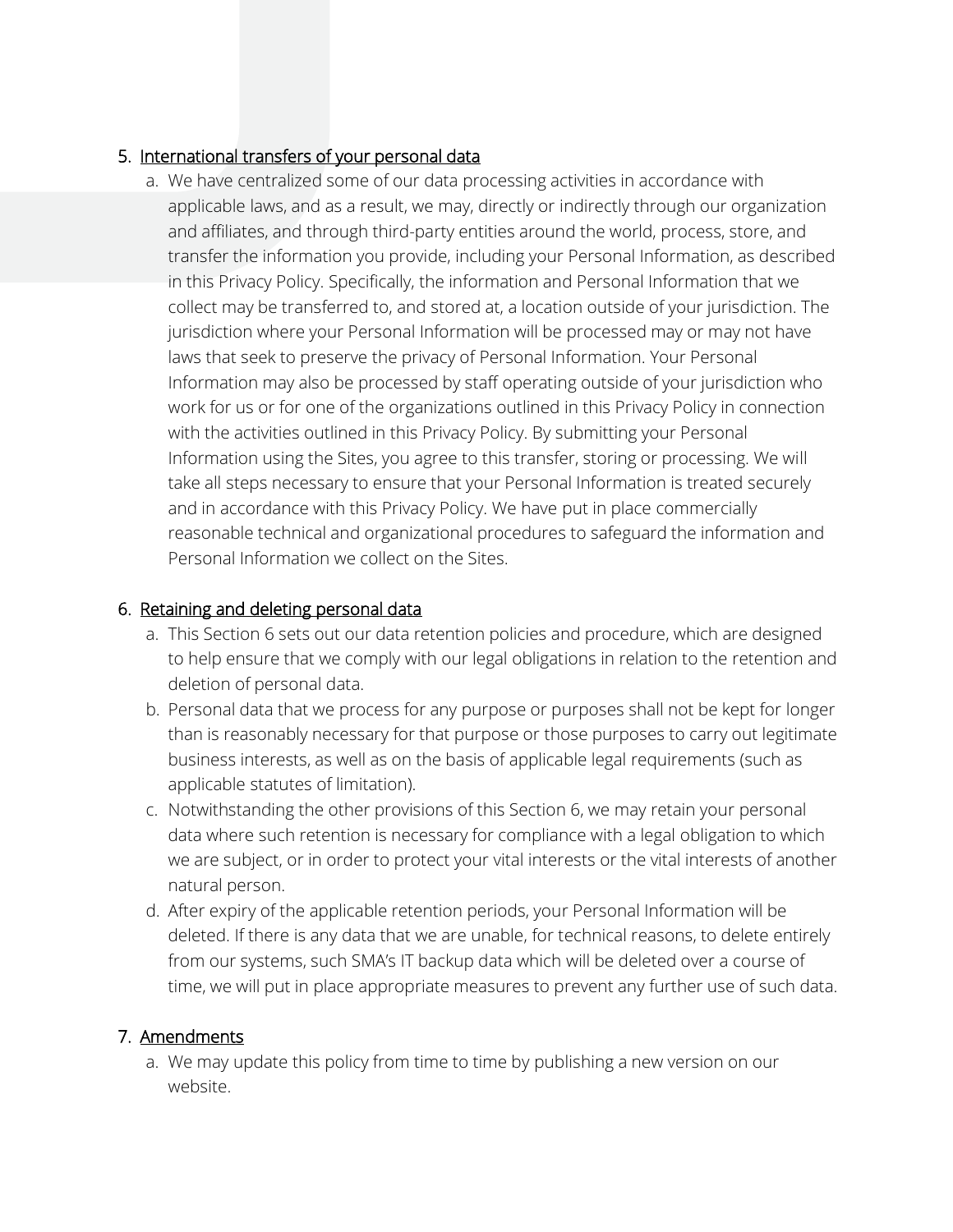- b. You should check this page occasionally to ensure you are happy with any changes to this policy.
- c. We may notify you of changes to this policy by email or through the private messaging system on our website.

## 8. Your rights

a. In this Section 8, we have summarized the rights that you have under data protection law. You may have certain rights relating to your Personal Information, subject to local data protection law. Whenever you choose to visit our Site or use our Services, we aim to provide you with choices about how we use your Personal Information. Subject to applicable law, you may obtain a copy of Personal Information we maintain about you. In addition, if you believe that Personal Information we maintain about you is inaccurate, subject to applicable law, you may have the right to request that we correct or amend the information by contacting us as indicated in the "Our Details" section below. To help protect your privacy and maintain security, we will take steps to verify your identity before granting you access to the information.

#### Privacy Rights Specific to European Union Residents

- b. The European Union's General Data Protection Regulation ("GDPR"), and corresponding legislation in the United Kingdom and Switzerland, provide European, Switzerland and United Kingdom residents with certain rights in connection with Personal Information you have shared with us. If you are resident in the European Economic Area, you may have the following rights:
	- 1. the right to access;
	- 2. the right to rectification;
	- 3. the right to erasure;
	- 4. the right to restrict processing;
	- 5. the right to object to processing;
	- 6. the right to data portability;
	- 7. the right to complain to a supervisory authority; and
	- 8. the right to withdraw consent.
- c. You have the right to confirmation as to whether or not we process your personal data and, where we do, access to the personal data, together with certain additional information. That additional information includes details of the purposes of the processing, the categories of personal data concerned and the recipients of the personal data. Providing the rights and freedoms of others are not affected, we will supply to you a copy of your personal data. The first copy will be provided free of charge, but additional copies may be subject to a reasonable fee.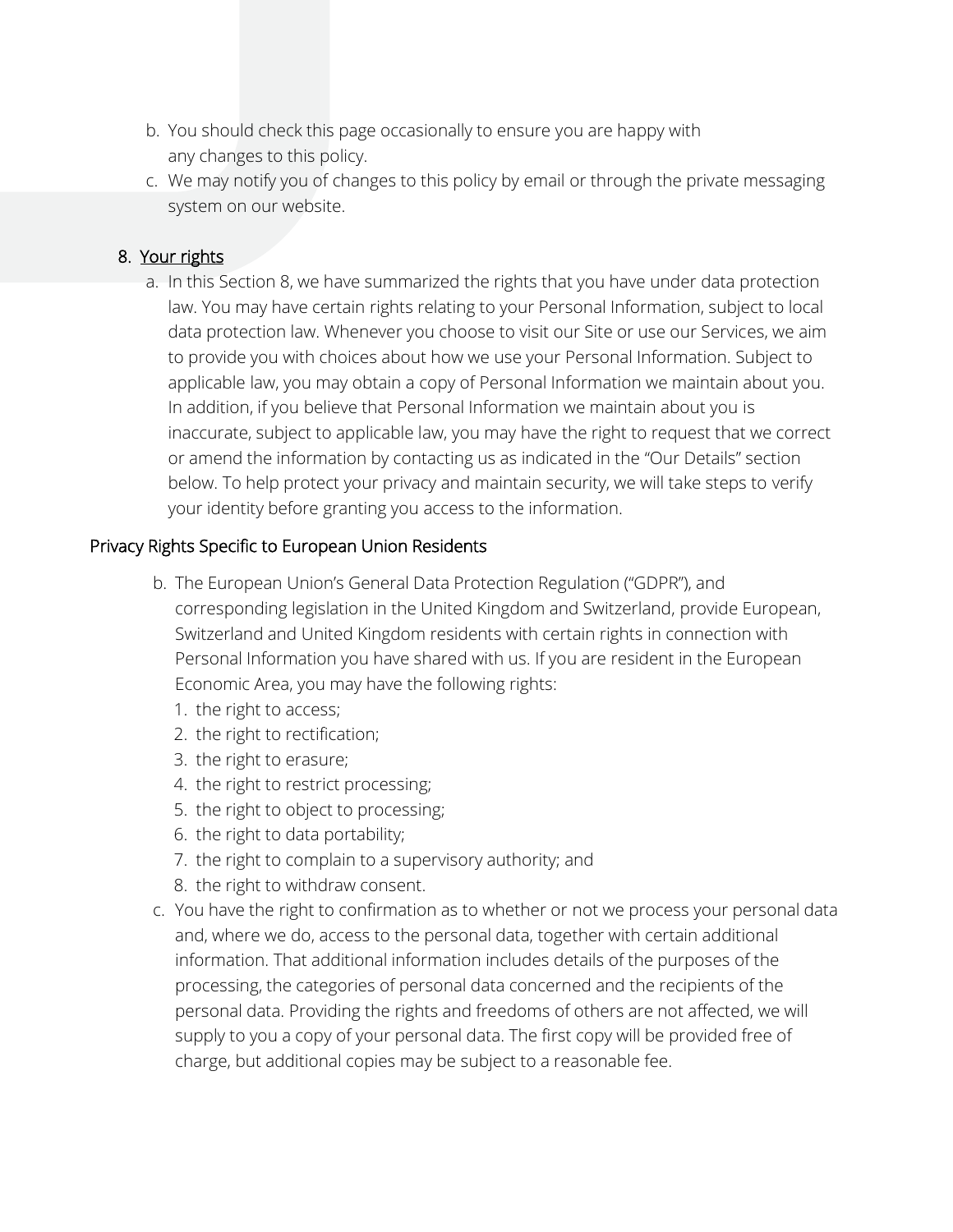- d. You have the right to have any inaccurate personal data about you rectified and, taking into account the purposes of the processing, to have any incomplete personal data about you completed.
- e. In some circumstances you have the right to the erasure of your personal data without undue delay. Those circumstances include: the personal data are no longer necessary in relation to the purposes for which they were collected or otherwise processed; you withdraw consent to consent-based processing; you object to the processing under certain rules of applicable data protection law; the processing is for direct marketing purposes; and the personal data have been unlawfully processed. However, there are exclusions of the right to erasure. The general exclusions include where processing is necessary: for exercising the right of freedom of expression and information; for compliance with a legal obligation; or for the establishment, exercise, or defense of legal claims.
- f. In some circumstances you have the right to restrict the processing of your personal data. Those circumstances are: 1) you contest the accuracy of the personal data; 2) processing is unlawful but you oppose erasure; 3) we no longer need the personal data for the purposes of our processing, but you require personal data for the establishment, exercise, or defense of legal claims; and 4) you have objected to processing, pending the verification of that objection.
- g. Where processing has been restricted on this basis, we may continue to store your personal data. However, we will only otherwise process it: 1) with your consent; for the establishment, exercise, or defense of legal claims; 2) for the protection of the rights of another natural or legal person; or 3) for reasons of important public interest.
- h. You have the right to object to our processing of your personal data on grounds relating to your particular situation, but only to the extent that the legal basis for the processing is that the processing is necessary for: the performance of a task carried out in the public interest or in the exercise of any official authority vested in us; or the purposes of the legitimate interests pursued by us or by a third party. If you make such an objection, we will cease to process the personal information unless we can demonstrate compelling legitimate grounds for the processing which override your interests, rights and freedoms, or the processing is for the establishment, exercise, or defense of legal claims.
- i. You have the right to object to our processing of your personal data for direct marketing purposes (including profiling for direct marketing purposes). If you make such an objection, we will cease to process your personal data for this purpose.
- j. You have the right to object to our processing of your personal data for scientific or historical research purposes or statistical purposes on grounds relating to your particular situation, unless the processing is necessary for the performance of a task carried out for reasons of public interest.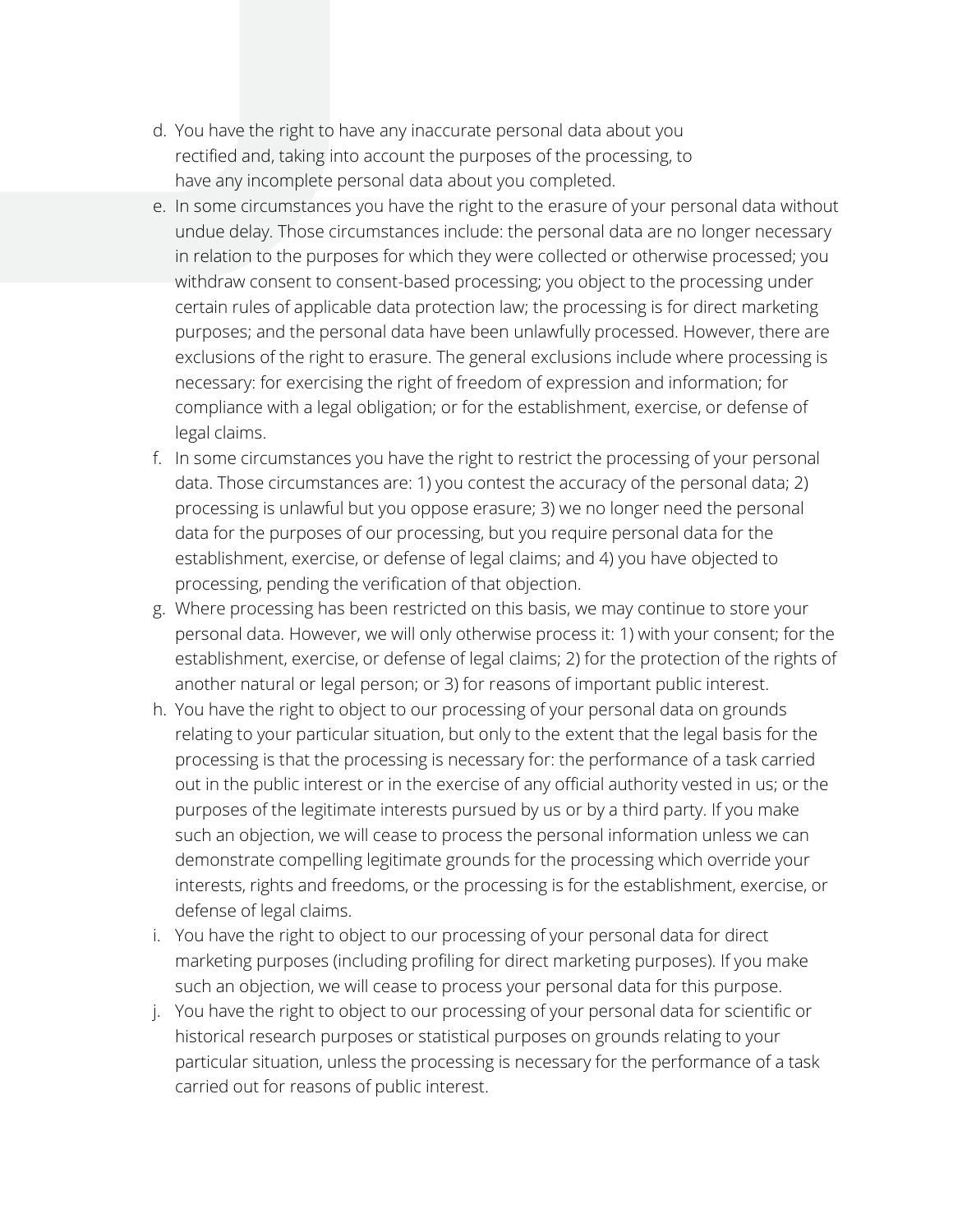- k. To the extent that the legal basis for our processing of your personal data is:
	- 1. consent; or
	- 2. that the processing is necessary for the performance of a contract to which you are party or in order to take steps at your request prior to entering into a contract, and such processing is carried out by automated means, you have the right to receive your personal data from us in a structured, commonly used, and machinereadable format. However, this right does not apply where it would adversely affect the rights and freedoms of others.
- l. If you consider that our processing of your personal information infringes upon data protection laws, you have a legal right to lodge a complaint with a supervisory authority responsible for data protection. You may do so in the EU member state of your habitual residence, your place of work or the place of the alleged infringement.
- m. To the extent that the legal basis for our processing of your personal information is consent, you have the right to withdraw that consent at any time. Withdrawal will not affect the lawfulness of processing before the withdrawal.
- n. You may exercise any of your rights in relation to your personal data by written notice to us.

### Privacy Rights Specific to California Residents

- o. Under the California Consumer Privacy Act, California residents have specific rights regarding their personal information. This section describes Californians' rights and explains how California residents can exercise those rights. Below we further outline specific rights which California residents may have under the California Consumer Privacy Act.
	- 1. Right to Access Your Data. You have the right to request that we disclose certain information to you about our collection, use and disclosure of your Personal Information over the past twelve (12) months. Any disclosures we provide will only cover the 12-month period preceding the receipt of your request. The response we provide will also explain the reasons we cannot comply with a request, if applicable.
	- 2. Right to Data Portability. You have the right to a "portable" copy of your Personal Information that you have submitted to us. Generally, this means you have a right to request that we move, copy or transmit your Personal Information stored on our servers or information technology environment to another service provider's servers or information technology environment.
	- 3. Right to Delete Your Data. You have the right to request that we delete any of your Personal Information that we collected from you and retained, subject to certain exceptions. Once we receive and confirm your verifiable consumer request, we will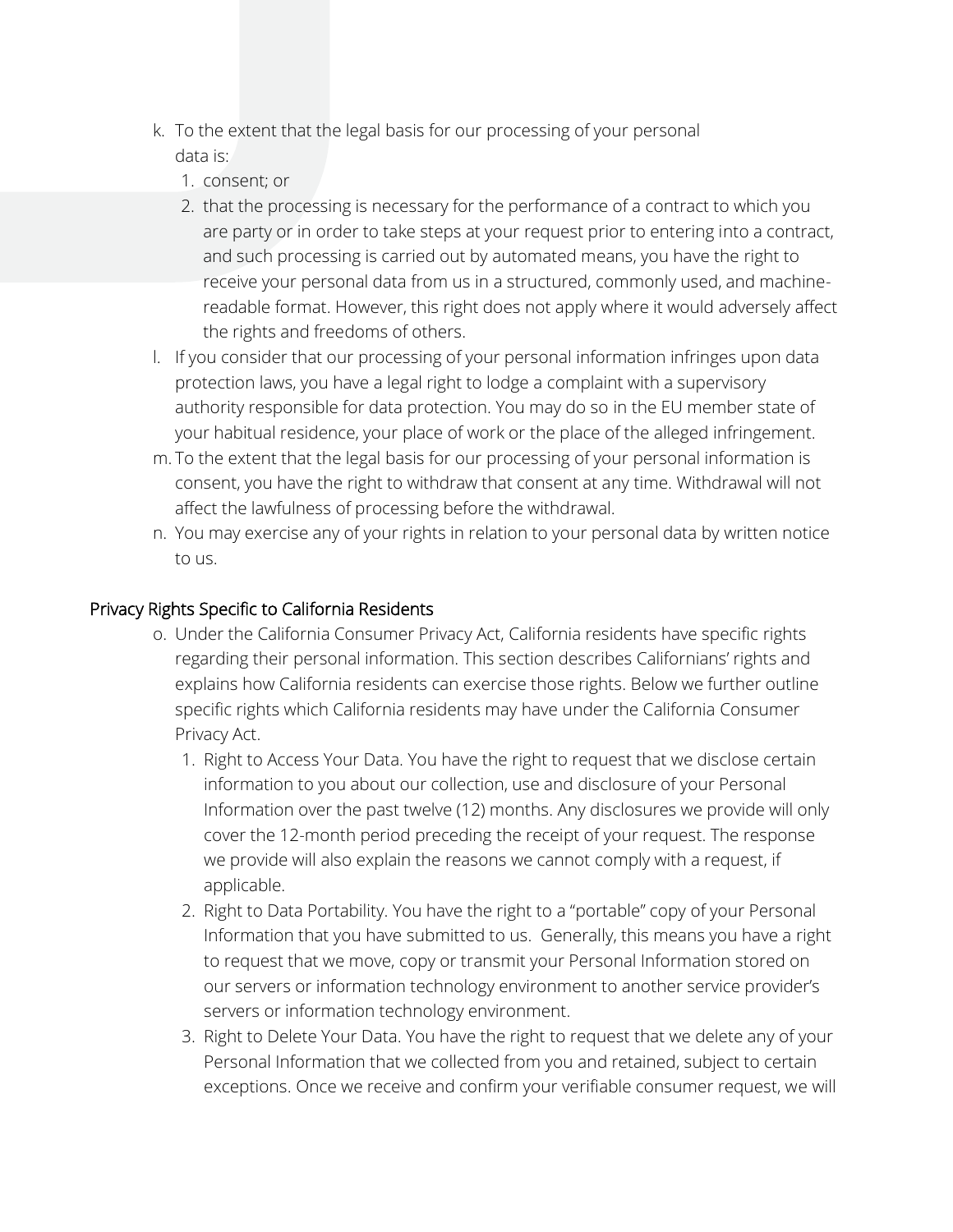delete (and direct our service providers to delete) your Personal Information from our records, unless an exception applies.

- 4. Right to Non-Discrimination for the Exercise of Your Privacy Rights. You have the right not to receive discriminatory treatment by us for exercising your privacy rights conferred by the California Consumer Privacy Act.
- p. Exercising Your Rights
	- 1. If you are a California resident who chooses to exercise your rights, you can:
		- a. Submit a request via email to [privacy@smatechnologies.com,](https://sma1980-my.sharepoint.com/personal/tmayes_smatechnologies_com/Documents/Special%20Projects/Website%20Privacy%20Policy/privacy@smatechnologies.com) or
		- b. Call (877)762-6584 to submit your request.
	- You may also designate an agent to exercise your privacy rights on your behalf. In order to designate an authorized agent to make request on your behalf, you must provide a valid power of attorney, the requester's valid government-issued identification, and the authorized agent's valid government issued identification.
- q. Our Response to Your Request
	- 1. Upon receiving your request, we will confirm receipt of your request by sending you an email confirming receipt. We will take the following steps to attempt to verify your identity:
		- a. Account Holders: This category of consumer includes our customers which consists solely of entities, corporations, financial institutions, and the like. Because we do not sell our product to the individual consumer, no verification is required.
		- b. Non-Account Holders: This category of consumer includes individuals for whom we have personal information such as a name, phone number, email address employer, etc. only because of their relationship with our customer/account holder. Since this type of consumer is unknown to us, we cannot verify your identity to a reasonably high degree of certainty as required in Section 999.325 of the CCPA, therefore, we will assume you are who you say you are.
	- Also, in some instances, such as a request to delete personal information, we may first separately confirm that you would like for us to in fact delete your personal information before acting on your request. Such confirmation may involve information specific questions or direct contact by our Director of Security or designee.
	- 2. We will respond to your request within thirty-five (35) days. If we require more time, we will inform you of the reason and extension period in writing. If you have an account with us, we will deliver our written response to that account. If you do not have an account with us, we will deliver our written response by mail or electronically, at your option.
	- 3. In some cases, our ability to uphold these rights for you may depend upon our obligations to process Personal Information for security, safety, fraud prevention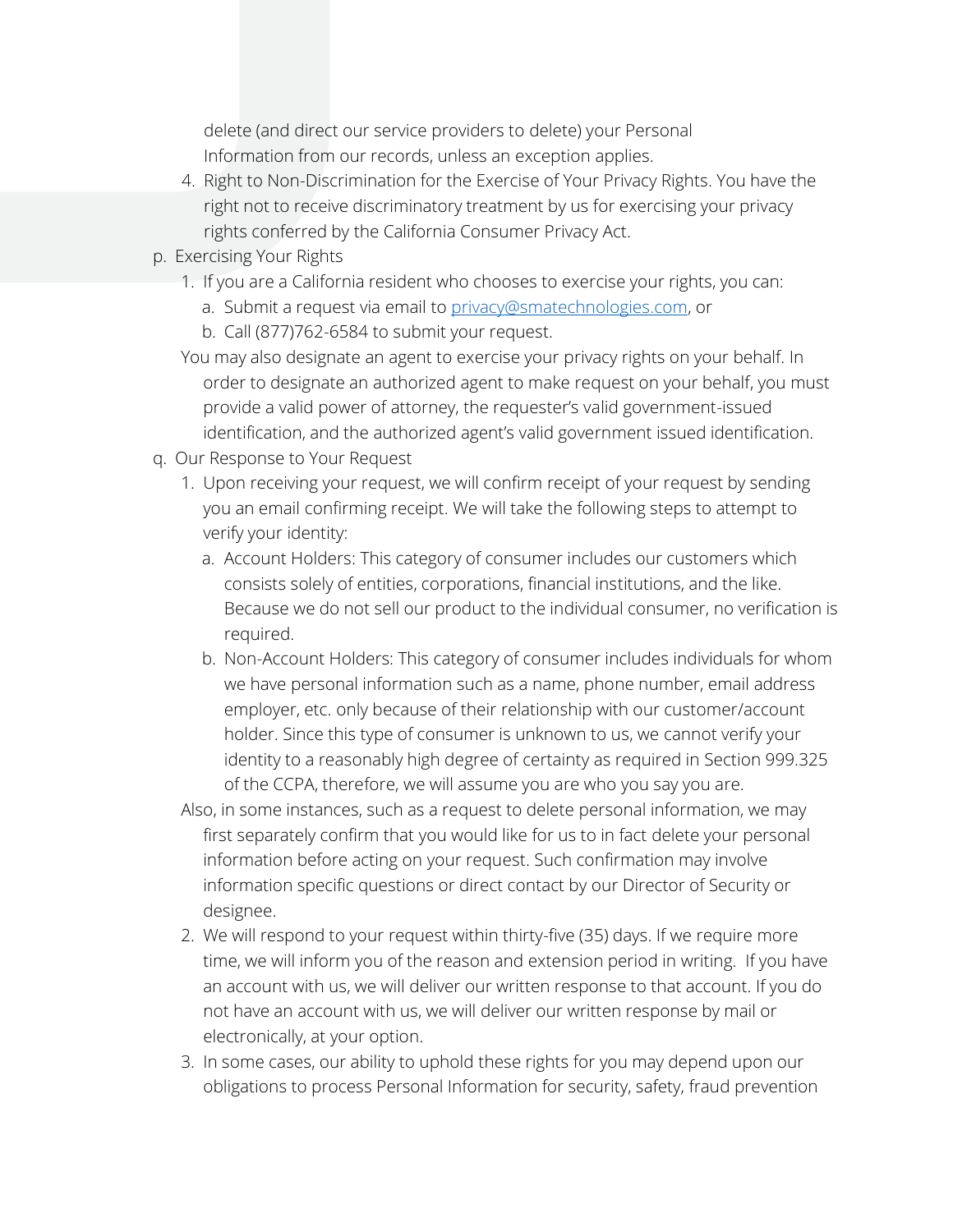reasons, compliance with regulatory or legal requirements, listed below, or because processing is necessary to deliver the services you have requested. Where this is the case, we will inform you of specific details in response to your request.

- 4. We may deny your deletion request if retaining the information is necessary for us or our service providers to:
	- a. Complete the transaction for which we collected the Personal Information, provide a good or service that you requested, take actions reasonably anticipated within the context of our ongoing business relationship with you, or otherwise perform our contract with you;
	- b. Detect security incidents, protect against malicious, deceptive, fraudulent, or illegal activity, or prosecute those responsible for such activities;
	- c. Debug products to identify and repair errors that impair existing intended functionality;
	- d. Exercise free speech, ensure the right of another consumer to exercise their free speech rights, or exercise another right provided for by law;
	- e. Comply with the California Electronic Communications Privacy Act (Cal. Penal Code § 1546 seq.);
	- f. Engage in public or peer-reviewed scientific, historical, or statistical research in the public interest that adheres to all other applicable ethics and privacy laws, when the information's deletion may likely render impossible or seriously impair the research's achievement, if you previously provided informed consent;
	- g. Enable solely internal uses that are reasonably aligned with consumer expectations based on your relationship with us;
	- h. Comply with a legal obligation; or
	- i. Make other internal and lawful uses of that information that are compatible with the context in which you provided it.

#### 9. Our Opt-In/Opt-Out Policy

- a. By providing an email address on the SMA Sites or Services, you agree that we may contact you in the event of a change in this Privacy Policy, to provide you with any service-related notices, or to provide you with information about our events, invitations, or related educational information.
- b. For purposes of this Privacy Policy, "opt-in" is generally defined as any affirmative action by a User to submit or receive information, as the case may be.
- c. We currently provide the following opt-out opportunities: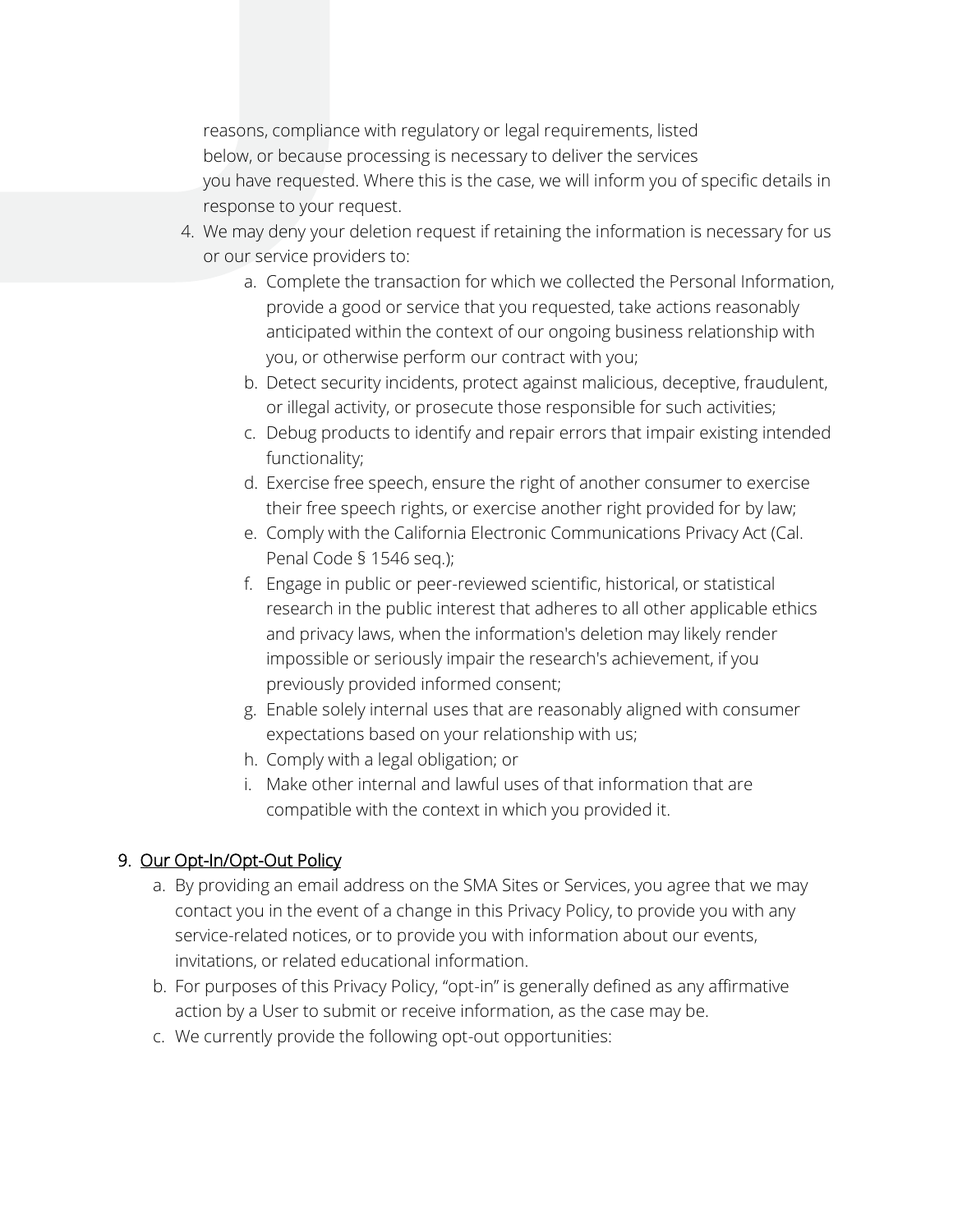- 1. At any time, you can follow a link provided in offers, newsletters or other email messages (except for e-commerce confirmation or service notice emails) received from us to unsubscribe from the service.
- 2. At any time, you can contact us through [privacy@smatechnologies.com](https://sma1980-my.sharepoint.com/personal/tmayes_smatechnologies_com/Documents/Special%20Projects/Website%20Privacy%20Policy/privacy@smatechnologies.com) or the address or telephone number provided in Section 17 below to unsubscribe from the service and opt-out of our right per your consent under the terms of this Privacy Policy to share your Personal Information.
- d. Notwithstanding anything else in this Privacy Policy, please note that we always reserve the right to contact you in the event of a change in this Privacy Policy, or to provide you with any service-related notices.

#### 10. About cookies

- a. A cookie is a file containing an identifier (a string of letters and numbers) that is sent by a web server to a web browser and is stored by the browser. The identifier is then sent back to the server each time the browser requests a page from the server.
- b. Cookies may be either "persistent" cookies or "session" cookies: a persistent cookie will be stored by a web browser and will remain valid until its set expiry date, unless deleted by the user before the expiry date; a session cookie, on the other hand, will expire at the end of the user session, when the web browser is closed.
- c. Cookies do not typically contain any information that personally identifies a user, but personal information that we store about you may be linked to the information stored in and obtained from cookies.

# 11. Cookies that we use

- a. We use cookies for the following purposes:
- b. authentication we use cookies to identify you when you visit our website and as you navigate our website;
- c. status we use cookies to help us to determine if you are logged into our website;
- d. personalization we use cookies to store information about your preferences and to personalize the website for you;
- e. security we use cookies as an element of the security measures used to protect user accounts, including preventing fraudulent use of login credentials, and to protect our website and services generally;
- f. advertising we use cookies to help us to display advertisements that will be relevant to you;
- g. analysis we use cookies to help us to analyze the use and performance of our website and services.

#### 12. Cookies used by our service providers

a. Our service providers use cookies, and those cookies may be stored on your computer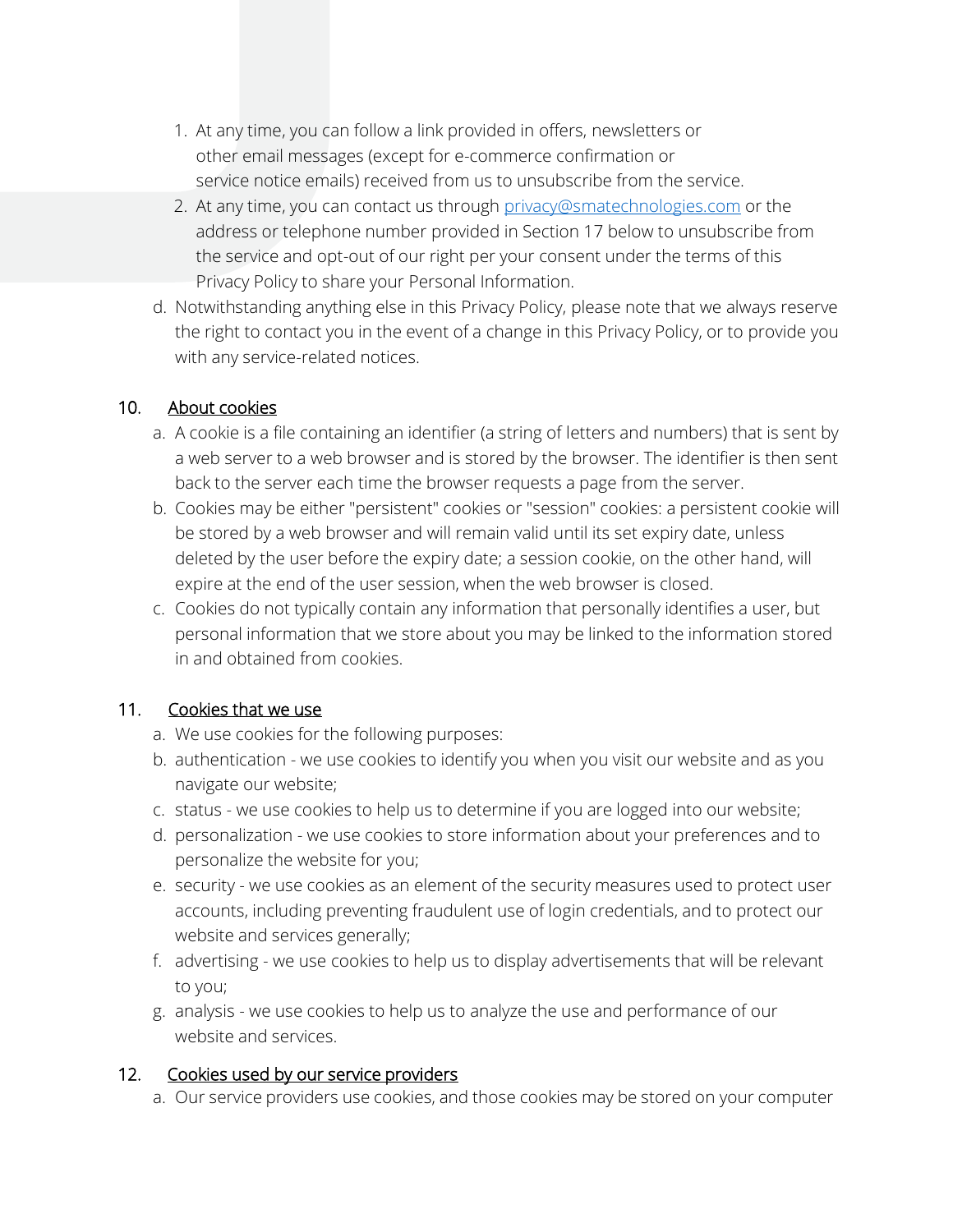when you visit our website.

- b. We use Google Analytics to analyze the use of our website. Google Analytics gathers information about website use by means of cookies. The information gathered relating to our website is used to create reports about the use of our website. Google's privacy policy is available [at:](https://www.google.com/policies/privacy/) [https://www.google.com/policies/privacy/.](https://www.google.com/policies/privacy/)
- c. We publish Google AdSense interest-based advertisements on our website. These are tailored by Google to reflect your interests. To determine your interests, Google will track your behavior on our website and on other websites across the web using cookies. This behavior tracking allows Google to tailor the advertisements that you see on other websites to reflect your interests (but we do not publish interest- based advertisements on our website). You can view, delete or add interest categories associated with your browser by visiting: [https://adssettings.google.com.](https://adssettings.google.com/) You can also opt out of the AdSense partner network cookie using those settings or using the Network Advertising Initiative's multi-cookie opt-out mechanism a[t:](http://optout.networkadvertising.org/) [http://optout.networkadvertising.org.](http://optout.networkadvertising.org/) However, these opt-out mechanisms themselves use cookies, and if you clear the cookies from your browser your opt-out will not be maintained. To ensure that an opt-out is maintained in respect of a particular browser, you may wish to consider using the Google browser plug-ins available a[t:](https://support.google.com/ads/answer/7395996) [https://support.google.com/ads/answer/7395996.](https://support.google.com/ads/answer/7395996)

#### 13. Managing cookies

- a. Most browsers allow you to refuse to accept cookies and to delete cookies. The methods for doing so vary from browser to browser, and from version to version. You can however obtain up-to-date information about blocking and deleting cookies via these links:
	- 1. [https://support.google.com/chrome/answer/95647?hl=en \(](https://support.google.com/chrome/answer/95647?hl=en)Chrome);
	- 2. [https://support.mozilla.org/en-US/kb/enable-and-disable-cookies-website](https://support.mozilla.org/en-US/kb/enable-and-disable-cookies-website-preferences)[preferences](https://support.mozilla.org/en-US/kb/enable-and-disable-cookies-website-preferences) (Firefox);
	- 3. [http://www.opera.com/help/tutorials/security/cookies/ \(](http://www.opera.com/help/tutorials/security/cookies/)Opera);
	- 4. [https://support.microsoft.com/en-gb/help/17442/windows](https://support.microsoft.com/en-gb/help/17442/windows-internet-explorer-delete-manage-cookies)[internet-explorer-delete-manage-](https://support.microsoft.com/en-gb/help/17442/windows-internet-explorer-delete-manage-cookies) [cookies \(I](https://support.microsoft.com/en-gb/help/17442/windows-internet-explorer-delete-manage-cookies)nternet Explorer);
	- 5. https://support.apple.com/guide/safari/manage-cookies-and-website-datasfri11471/mac (Safari); and
	- 6. [https://privacy.microsoft.com/en-us/windows-10-microsoft-edge-and-privacy \(](https://privacy.microsoft.com/en-us/windows-10-microsoft-edge-and-privacy)Edge).
- b. Blocking all cookies will have a negative impact upon the usability of many websites.
- c. If you block cookies, you will not be able to use all the features on our website.

#### 14. Protecting Personal Information

a. SMA maintains administrative, technical, and physical safeguards designed to protect the user's Personal Information and other information against accidental, unlawful, or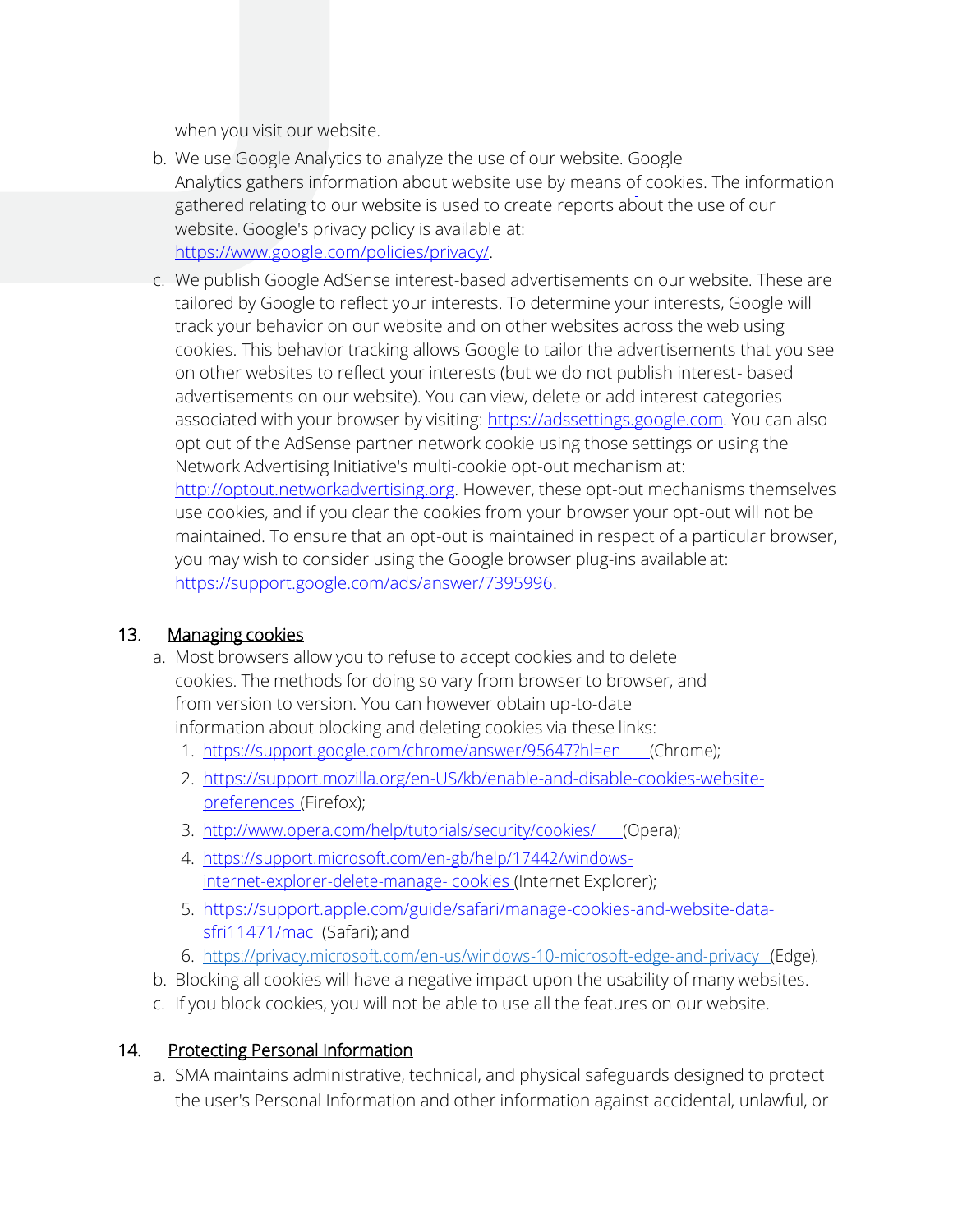unauthorized destruction, loss, alteration, access, disclosure, or use. For example, we and/or our service providers use commercially reasonable security measures such as encryption, firewalls, and Secure Socket Layer software (SSL) or hypertext transfer protocol secure (HTTPS) to protect Personal Information.

- b. Although we take reasonable steps designed to protect your Personal Information, please be advised that no security system or means of transmitting data over the Internet can be guaranteed to be entirely secure (including without limitation with respect to computer viruses, malicious software, and hacker attacks). We cannot and do not guarantee or warrant the security of your Personal Information or any information you disclose or transmit to us. We are not responsible for the acts of those who gain unauthorized access, and we make no warranty, express, implied, or otherwise, that we will prevent such access, and we are not responsible for any damages or liabilities relating to any such incidents to the fullest extent permitted by law. Where required under law, we will notify you of any such loss, misuse or alteration of Personal Information that may affect you so that you can take the appropriate actions.
- c. For your own privacy protection, we urge you to keep all passwords confidential. We also recommend that you do not include sensitive information such as passwords, social security numbers or payment information, in any emails that you send to us. If you become aware of any breach of the terms of this Privacy Policy or of the security of the Services, please notify us by email at [privacy@smatechnologies.com.](mailto:privacy@smatechnologies.com)

#### 15. Children's Privacy

a. The Sites and Services are not designed or intended to be used by anyone under the age of 16. If you are under the age of 16 (or a minor in the jurisdiction in which you are accessing our Sites or Services), do not use the Services, or make purchases via the Services, use any interactive features of the Services, or post any Personal Information to our Sites or submit any Personal Information via the Services. We do not knowingly or intentionally gather Personal information about children who are under the age of 16. If a child has provided us with Personal Information, a parent or guardian of that child may contact us to have the information deleted from our records. If you believe that we might have any information from a child under age 16 in the applicable jurisdiction, please contact us [privacy@smatechnologies.com.](https://sma1980-my.sharepoint.com/personal/tmayes_smatechnologies_com/Documents/Special%20Projects/Website%20Privacy%20Policy/privacy@smatechnologies.com) If we learn that we have inadvertently collected the Personal Information of a child under 16, or equivalent minimum age depending on jurisdiction, we will take steps to delete the information as soon as possible and cease the use of that information in accordance with applicable law.